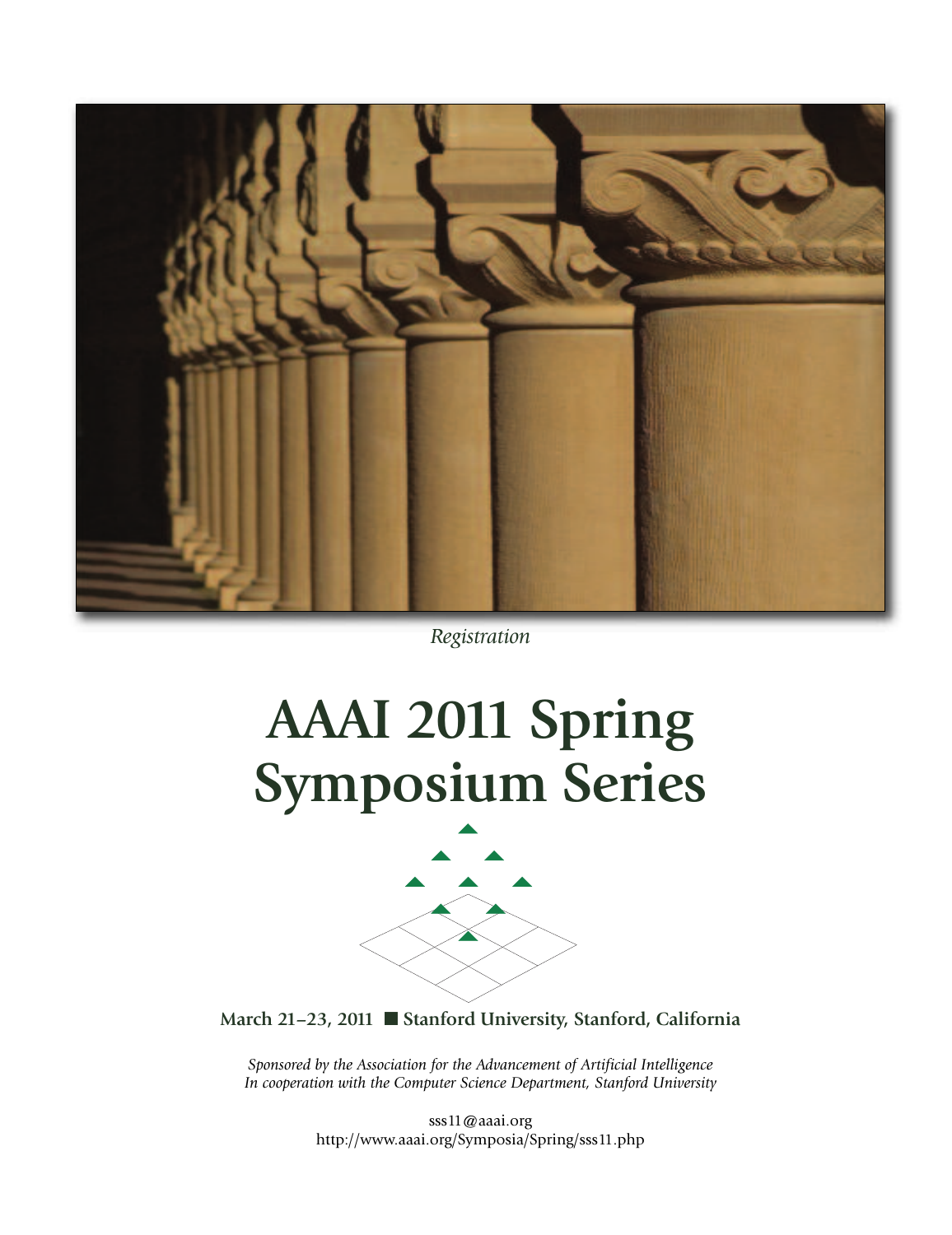# **Tentative Program Schedule**

- o **Monday, March 21** 9:00 AM - 5:30 PM: Symposia sessions 6:00 PM - 7:00 PM: Reception
- o **Tuesday, March 22** 9:00 AM - 5:30 PM: Symposia sessions 6:00 PM - 7:00 PM: Plenary session
- o **Wednesday, March 23** 9:00 AM - 12:30 PM: Symposia sessions

*The program schedule is subject to change without notice.*

# **Registration Deadlines**

- o *February 4, 2011:* Invited participants must register
- o *February 25, 2011:* Final (open)
- o *March 4, 2011:* Refund requests in writing

The Association for the Advancement of Artificial Intelligence, in cooperation with Stanford University's Department of Computer Science, presents the 2011 Spring Symposium Series, to be held Monday through Wednesday, March 21-23, 2011 at Stanford University. The titles of the eight symposia are as follows:

- AI and Health Communication
- Artificial Intelligence and Sustainable Design
- AI for Business Agility
- Computational Physiology
- Help Me Help You: Bridging the Gaps in Human-Agent Collaboration
- Logical Formalizations of Commonsense Reasoning
- Multirobot Systems and Physical Data Structures
- Modeling Complex Adaptive Systems as if They Were Voting Processes

Each symposium will have limited attendance. Participants will be expected to attend a single symposium throughout the symposium series. In addition to participants selected by the program committee of the symposia, a limited number of other interested parties will be allowed to register in each symposium on a first-come, first-served basis. To register, please fill out the registration form, and send it along with payment to:

• 2011 AAAI Spring Symposium Series 445 Burgess Drive, Suite 100 Menlo Park, CA 94025-3442 USA Voice: 650-328-3123 Fax: 650-321-4457 sss11@aaai.org\* www.aaai.org/Symposia/Spring/sss11.php

*\*Credit card orders only, please note that there are security issues involved with the transmittal of credit card information over the Internet. AAAI will not be held liable for any misuse of your credit card information during its transmittal to AAAI.*

Online registration is also available at www.aaai.org/Symposia/Spring/sss11.php, along with this document.

# **Location**

Registration will be held at Stanford University on the lower level of the Cummings Art Building in the foyer of Annenberg Auditorium.

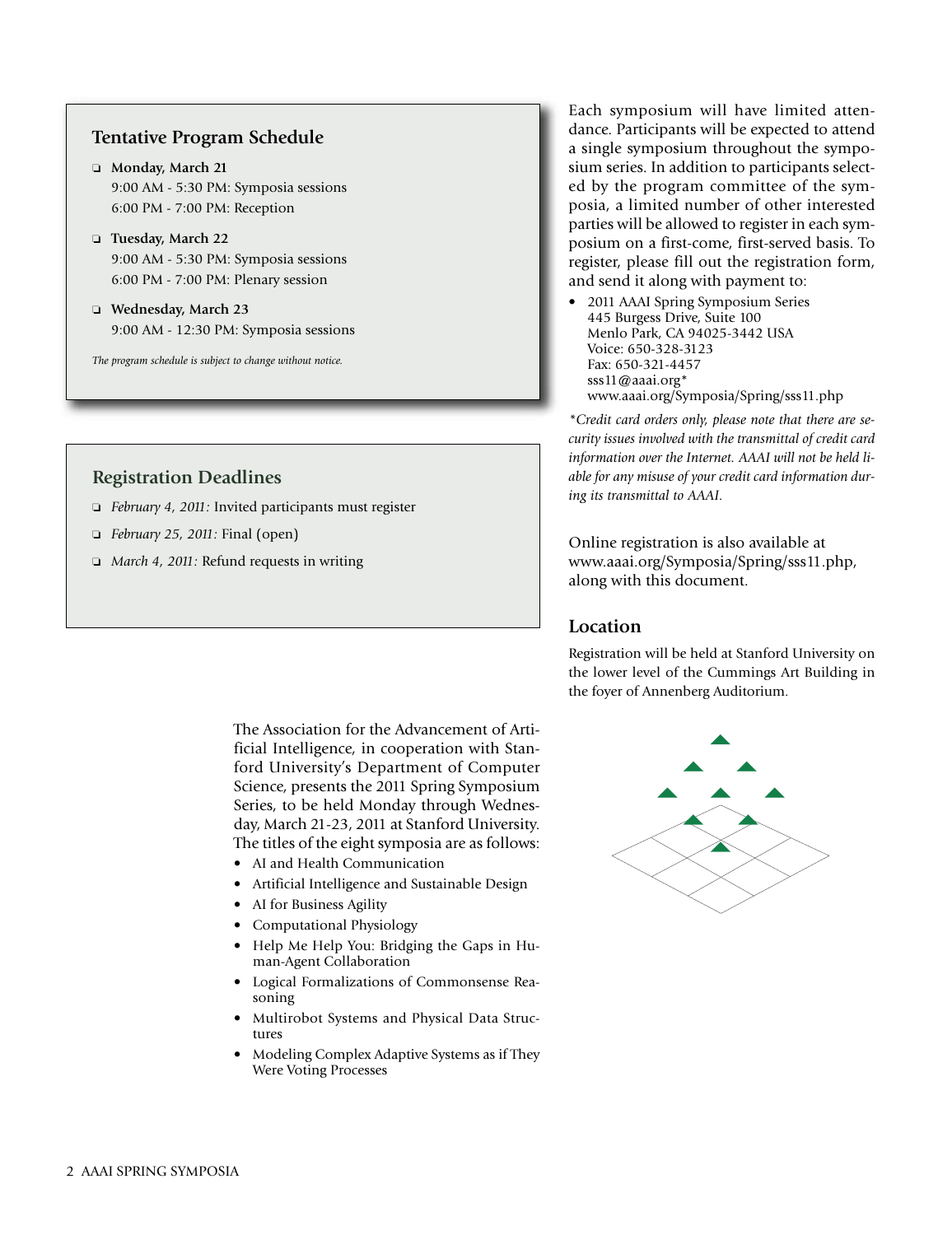$\sum$  esign of effective health communication<br>terms of accessibility, trust, expert-to-<br>lay knowledge translation, and persuasivetion systems faces major challenges in lay knowledge translation, and persuasiveness. It is proposed that some of these challenges can be addressed by use of AI techniques in combination with empiricallybased theoretical frameworks from the field of health communication and related areas. This symposium will bring together an interdisciplinary group of scholars to identify possible solutions.

# **Topics**

AI and health communication topics of interest include the following:

- Communication interventions
- Games, conversational agents, or dialogue systems for healthy behavior promotion
- Intelligent interactive monitoring of patient's environment and needs
- Intelligent interfaces supporting access to healthcare
- Patient-tailored decision support, explanation for informed consent, and retrieval and summarization of online healthcare information
- Risk communication and visualization
- Tailored access to electronic medical records
- Tailoring health information for low-literacy, low-numeracy, or under-served audiences
- Virtual healthcare counselors
- Virtual patients for training healthcare professionals.

Scholars from health communication and related disciplines (sociolinguistics, pragmatics, discourse studies, etc.) will participate in discussion on the following issues as they pertain to the symposium goals:

- Health literacy
- Healthcare provider-consumer communication
- Risk communication, including written and visual formats
- Use of behavioral, persuasion, and argumentation theories for healthy behavior promotion.

# **Invited Speakers**

Invited speakers at the symposium include Eric Horvitz (distinguished scientist, Microsoft Research, Redmond, WA, USA); Gary L. Kreps,

(university distinguished professor and chair of the Department of Communication at George Mason University, Fairfax, VA, USA); and Bedirhan Üstün (coordinator of the Classification, Terminology and Standards Unit, World Health Organization, Geneva, Switzerland).

# **Organizing Committee**

*Cochairs:* Nancy Green (University of North Carolina Greensboro), Sara Rubinelli (University of Lucerne and Swiss Paraplegic Research), Donia Scott (University of Sussex)

*Artificial Intelligence:* Tim Bickmore (Northeastern University), Richard Cox (University of Edinburgh), Chrysanne Dimarco (University of Waterloo), George Ferguson (University of Rochester), Floriana Grasso (University of Liverpool), Eva Hudlicka (Psychometrix Associates), Patrick Kenny (Institute for Creative Technologies), Brian Magerko (Georgia Tech), Irene Mazzotta (Università degli Studi di Bari), Sergei Nirenburg (University of Maryland Baltimore County), Paul Piwek (Open University), Ehud Reiter (University of Aberdeen), Marjorie Skubic (University of Missouri

*Health Communication:* David Brinberg (Virginia Tech), Frans van Eemeren (University of Amsterdam), Gunther Eysenbach (University Health Network), David Hitchcock (McMaster University), Gary Kreps (George Mason University), Rita Kukafka (Columbia University), Kent Nakamoto (Virginia Tech), Linda Newhauser (University of California, Berkeley), Daniel O'Keefe (Northwestern University), Paolo Paolini (Politecnico di Milano), Peter Schulz (University of Lugano).

# **For More Information**

For more information, see the supplementary symposium web site (www.uncg.edu/~nlgreen/aaai-sss11-aihc.html).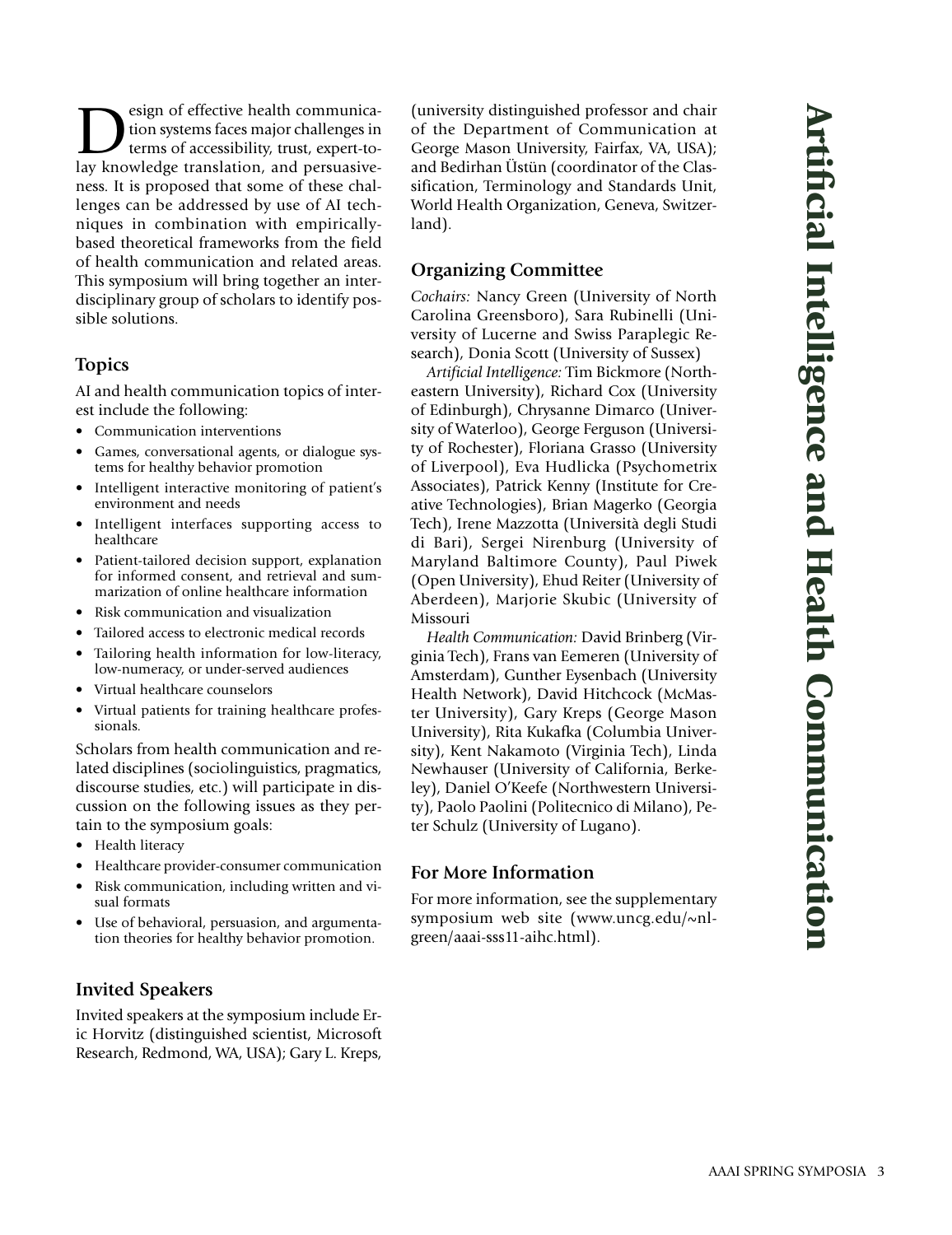*esign for X* has become a way of changing design thinking so that downstream concerns are considered early in the design process. Imperatives for environmental and societal sustainability are challenging designers to think beyond Design for X and more broadly to consider factors that had been previously given little attention. Life cycle costs should be considered along many dimensions; including energy requirements during manufacture and use phases, and material loss and environmental damage at the end of a product's life. In fact, a long-term vision for the field of AI and sustainable design is cradle-to-cradle design, so that products are not designed to be thrown away or recycled in very limited ways, but products are designed and built that enable full reuse, with nothing thrown out and nothing degraded.

The increased complexity of design necessitated by a desire for very long-term planet sustainability requires application of and advances in artificial intelligence. AI and design is established already, with conferences and journals. The purpose of this symposium is to bring together people that have experience in AI in design or computational sustainability to focus on the challenges of sustainable design and the role that AI plays in achieving sustainability.

The symposium will include regular presentations with extensive discussion time, to include breakout sessions and panels that are dominated by audience participation. This symposium intends to support virtual participation for a limited number of participants using internet-based virtual technology. Please inform the cochairs by e-mail as early as possible if you would like to be considered for virtual participation.

#### **Topics**

Paper topics include AI applications in sustainable design of products, buildings, communities; computational models of sustainable-design thinking; smart homes, grammar

models of cradle to cradle design, biologically-inspired models of sustainable design; collaboration for sustainable design.

#### **Symposium Chairs**

Douglas H. Fisher (Vanderbilt University) and Mary Lou Maher (National Science Foundation)

#### **Program Committee**

David Brown (WPI), Janet Burge (Miami University), Mark Clayton (Texas A&M University), Bauke de Vries (Eindhoven University of Technology), Alex Duffy (University of Strathclyde), Maria Fox (University of Strathclyde), Ashok Goel (Georgia Institute of Technology), John Haymaker, (Stanford University), Yong Se Kim (Sungkyunkwan University), Mark Klein (Massachusetts Institute of Technology), Yu-Tung (Aleppo) Liu (National Chiao Tung University), Panos Papalambros (University of Michigan), Ashish Sabharwal (Cornell University), Jami Shah (Arizona State University), Ram Sriram (NIST), Robert Stone (Oregon State University), Rudi Stoufs (Technical University of Delft), William Tomlinson (University of California, Irvine), Brian Williams (Massachusetts Institute of Technology)

# **For More Information**

For more information, see www.vuse.vanderbilt.edu/~dfisher/AI-Design-Sustainability. html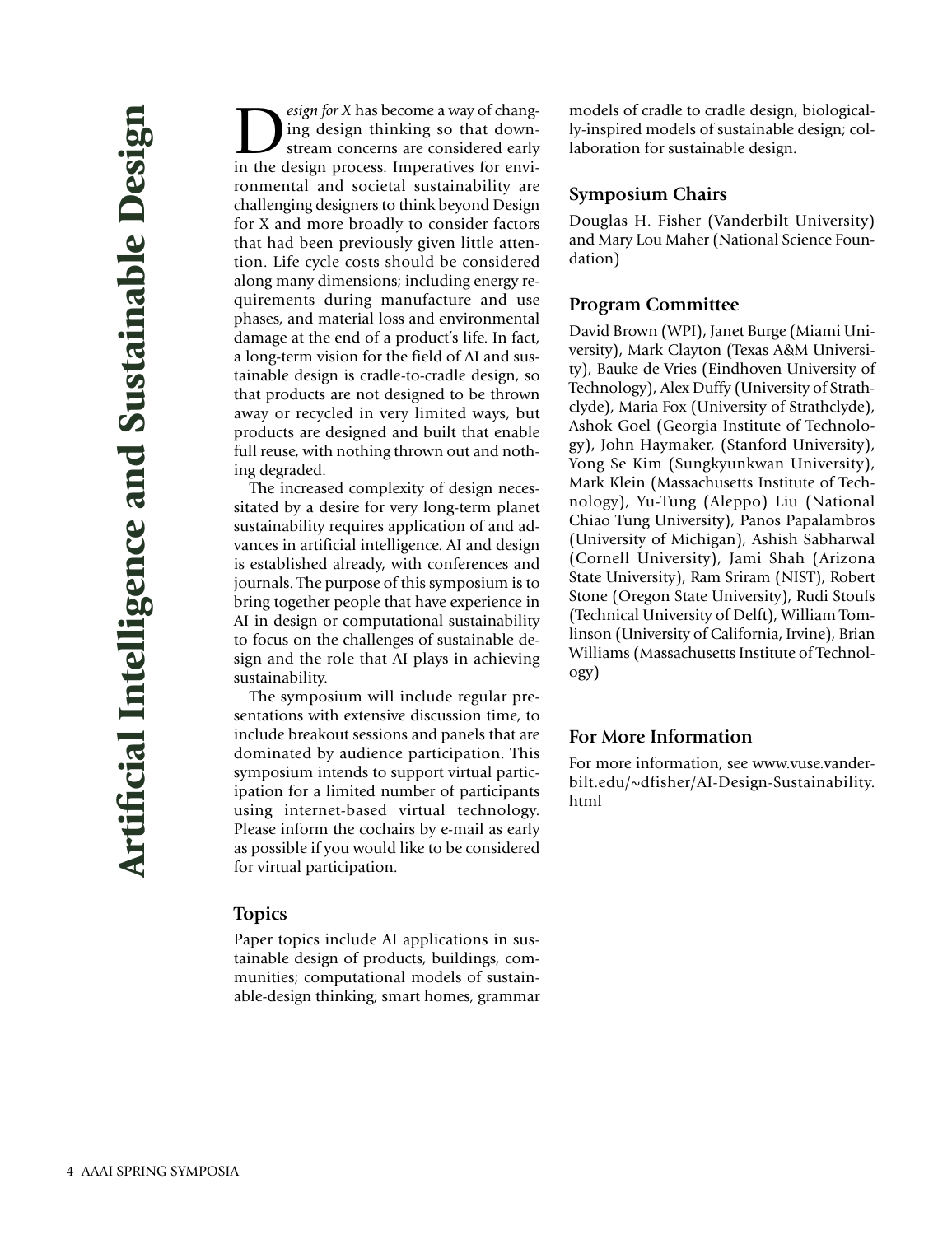**B**usiness agility is a key attribute of success-<br>ful private and public organisation. It is a<br>topic of increasing interest in a globalized<br>business environment, in particular boosted by ful private and public organisation. It is a business environment, in particular boosted by the recent global financial crisis.

Agility requires both ad-hoc reactions on what is happening in a specific situation and also adaptation of the organisation in the long run. For adaptations, two principles can be distinguished: *change* and *maturating.* Whereas the first is an explicit, planned transformation of an enterprise, the latter can be viewed as being a continuous improvement.

It is a challenge for any business, to sense opportunities or threats, prioritize potential responses and act efficiently and effectively. Various approaches such as cloud computing, business IT alignment, enterprise architectures or context modelling promise to provide solutions.

Artificial intelligence can contribute in several ways to increasing the agility of organizations. The symposium provides a forum to present and discuss the broad spectrum of contributions that AI has to offer in order to increase the agility of organizations.

#### **Topics**

Topic questions to be considered in presentations and discussions include the following:

- Formalizing agility and cooperation in social network applications
- Applying business intelligence techniques to discover patterns for both maturing and change
- Improving process adaptation using process mining
- Applying planning technologies for agile process execution
- Modeling and measuring change and maturity for business agility
- Formalizing enterprise architecture models for the alignment of business and IT
- The relationship between enterprise ontologies and enterprise architecture frameworks
- Detecting anomalies in an enterprise architecture (for example, defined roles that never appear in business processes)
- Modeling agile business processes
- Whether business rules are an appropriate ap-

proach for requirements modeling and compliance

- Semantic web services to implement agile process orchestration and choreography allowing for new forms of cooperation in virtual organizations
- Evaluating the degree of interoperability of an implemented enterprise architecture
- Designing and formalizing human-related aspects (for example, social, cultural and collaboration issues) in an enterprise architecture.

The program will be composed of presentation as well as workshops and discussions.

The symposium on business agility aims to bring together the various communities to learn and benefit from each other in order to avoid pitfalls on the one hand and provide the ground for synergetic cooperation on the other. Besides researchers, we encourage participation by business people, as their expertise regarding real-world business requirements would be most welcome and highly beneficial.

# **Organizing Committee**

Knut Hinkelmann, cochair (FHNW University of Applied Sciences Northwestern Switzerland, knut.hinkelmann@fhnw.ch); Barbara Thönssen, Cochair (University of Applied Sciences Northwestern Switzerland, barbara. thoenssen@fhnw.ch); Aurona Gerber (Meraka Institute, CSIR, South Africa, agerber@csir. co.za); Michael Gruninger (University of Toronto, Canada, gruninger@mie.utoronto.ca); Michael Rosemann (Queensland University of Technology, Australia, m.rosemann@qut.edu.au); Rainer Telesko (FHNW University of Applied Sciences Northwestern Switzerland, rainer.telesko@fhnw.ch); Alta Van der Merwe (Meraka Institute, CSIR, South Africa, alta@meraka.org.za)

#### **For More Information**

For more information, see web.fhnw.ch/plattformen/ai4ba2011.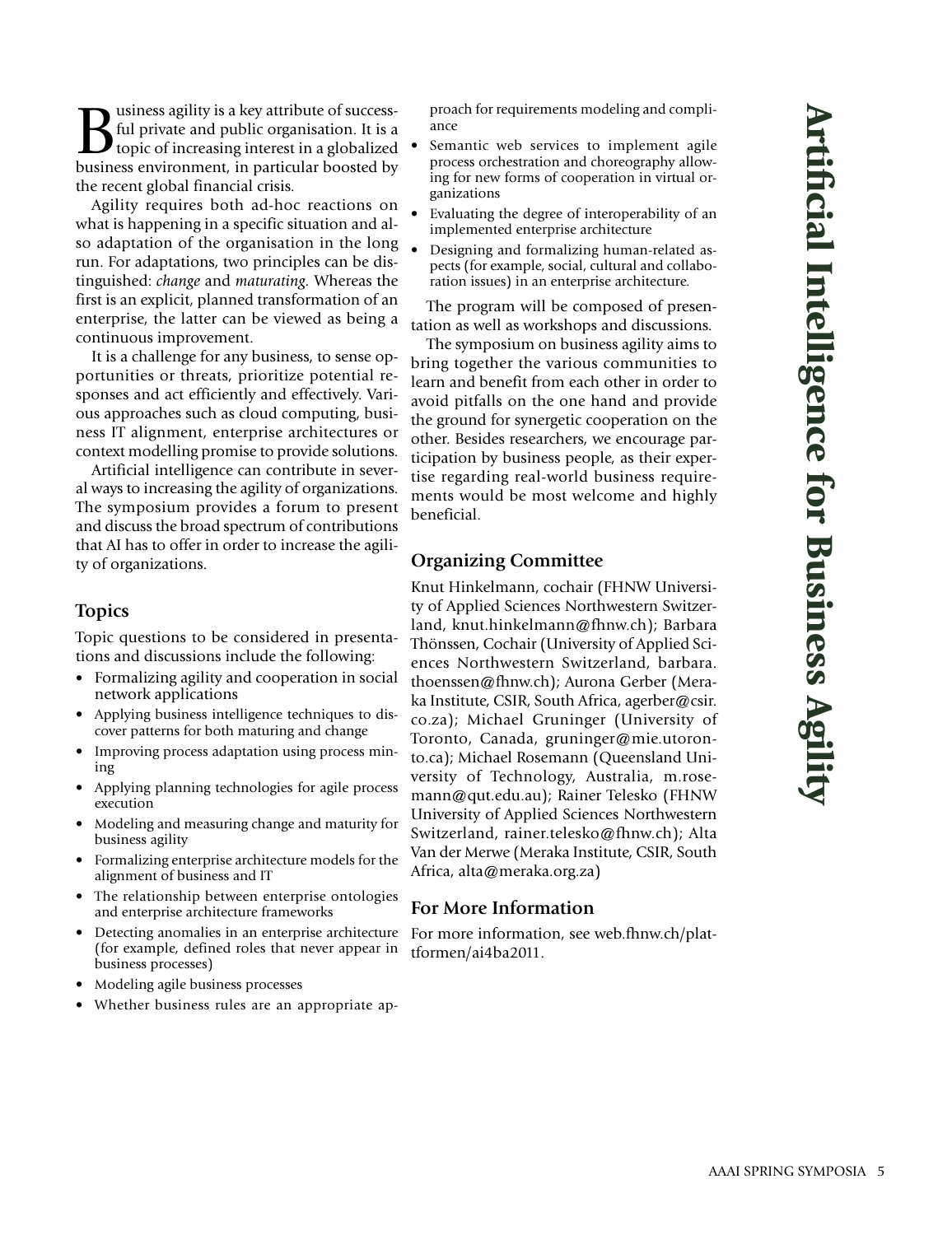The emergence of inexpensive and unob-<br>trusive health sensors promises to shift<br>the healthcare industry's focus from<br>episodic care in acute settings to early deteche emergence of inexpensive and unobtrusive health sensors promises to shift the healthcare industry's focus from tion and longitudinal care for chronic conditions in natural living environments. The same technologies can also be used to monitor healthy individuals in high-stress work situations.

Automated human health-state monitoring aims to identify when an individual moves from a healthy to a compromised state. For example, changes in diet or physical activity can lead to life-threatening hypo or hyperglycemia in diabetics. Similarly, elderly individuals managing multiple chronic conditions may experience rapid changes in physical and cognitive health state that must be caught quickly for treatments to be most effective. Even in healthy individuals, heavy exertion in extreme climates can quickly lead to life threatening situations.

While these sensing systems are able to provide a wealth of physiological information, the noninvasive measurements are often quite different from those typically used by physicians today. The medical community is accustomed to high-quality clinical data from a limited set of sessions. Data from continuously-measuring sensors requires us to draw conclusions from large quantities of lower quality data from subacute environments where these measures are often not specific to health states of interest and can reflect the output of multiple latent variables. As the availability of longitudinal data increases, we have an unprecedented opportunity to discover new early predictors of clinically significant events.

This symposium will bring together researchers from the fields of artificial intelligence, machine learning, engineering, physiology, and medicine. The symposium will have three main themes of applications, sensors and machine learning. An invited speaker will provide an initial introduction to each session followed by long abstract and short paper talks. Each session will close with 2 minute poster spotlights — to highlight work presented in an upcoming poster session and a topical question for discussion in the break. A panel session will examine the question of "What will facilitate interdisciplinary collaboration?" The goal of the symposium is to allow ample time for discussion and bridging of inter-disciplinary perspectives.

# **Invited Speakers**

Invited speakers include keynote speaker David C. Klonoff, (University of California, San Francisco) (Smart Sensors for Maintaining Homestasis"); Dave Andre (Body Media Inc.); Jeff Ashe (GE Research); Matthew Goodwin (Media Lab, Massachusetts Institute of Technology); Brent Ruby (University of Montana); Jaques Reifman (Telemedicine and Advanced Technology Research Center); and Zeeshan Syed (University of Michigan)

# **Organizing Committee**

Mark Buller (Brown University, mbuller@cs. brown.edu), Paul Cuddihy (GE Research), Finale Doshi-Velez (Massachusetts Institute of Technology, finale@mit.edu)

# **For More Information**

For more information, see sites.google.com/ site/aaaicomputationalphysiology/home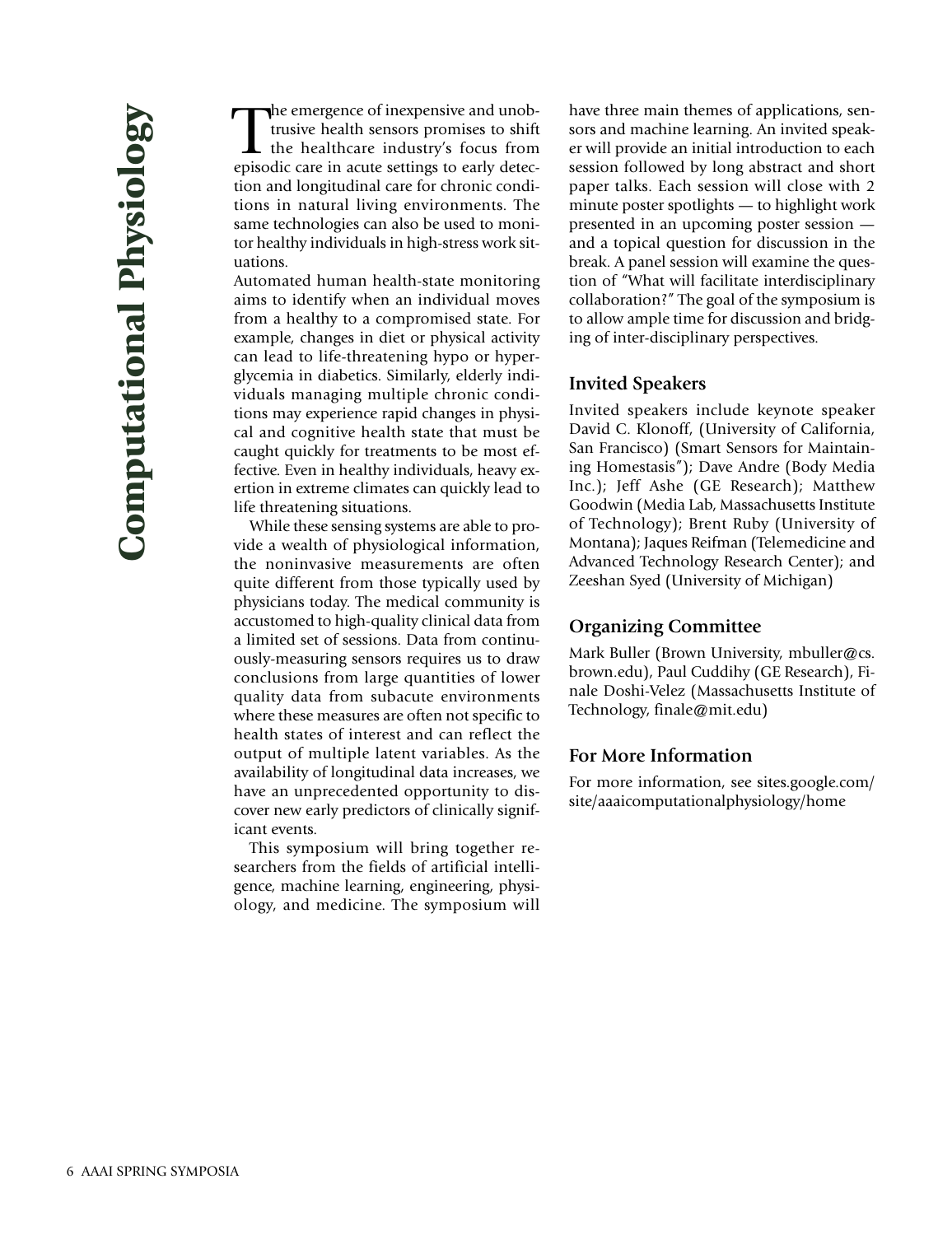The aim of this symposium is to begin to<br>form a community of researchers work-<br>ing on different aspects of bridging the<br>gaps in human-agent collaboration. The he aim of this symposium is to begin to form a community of researchers working on different aspects of bridging the Agents and AI communities have tackled this problem from the agents' point of view, while the human factors and intelligent user interfaces communities have begun to address this problem from the human's point of view. By bringing together researchers from these and other communities, we can foster collaborations to share accomplishments, identify common issues and challenges, compare architectures and propose directions to move forward. High-level thrusts include understanding objectives, adapting to context and collaborative computation.

The symposium is structured to encourage a lively exchange of ideas between members from these communities. We accepted for presentation 15 papers that cover topics such as mixed-initiative optimization in security games, visualizations, human-agent collaboration in air traffic control, personal assistant agents, web-mining, human-agent instruction and several on human-robot interaction.

# **Invited Speakers**

To further foster the exchange of ideas and provide a framework for discussion, we invited several leaders from these fields to give presentations, including Tina Beard (NASA); Kanna Rajan (Monterey Bay Aquarium Research Institute); Henry Lieberman (Massachusetts Institute of Technology); Mark Riedl (Georgia Institute of Technology); Zara Mirmalek (Massachusetts Institute of Technology); Karen Myers (SRI International); Paul Scerri (Carnegie Mellon University); Milind Tambe (University of Southern California). We also plan on having several panels on various topics in human-agent collaboration, providing ample opportunity to frame important topics for future workshops.

# **Symposium Chairs**

Rajiv Maheswaran (University of Southern California), Nathan Schurr (Aptima), Pedro Szekely (University of Southern California)

# **For More Information**

For more information, see www.isi.edu/~maheswar/hmhy2011.html.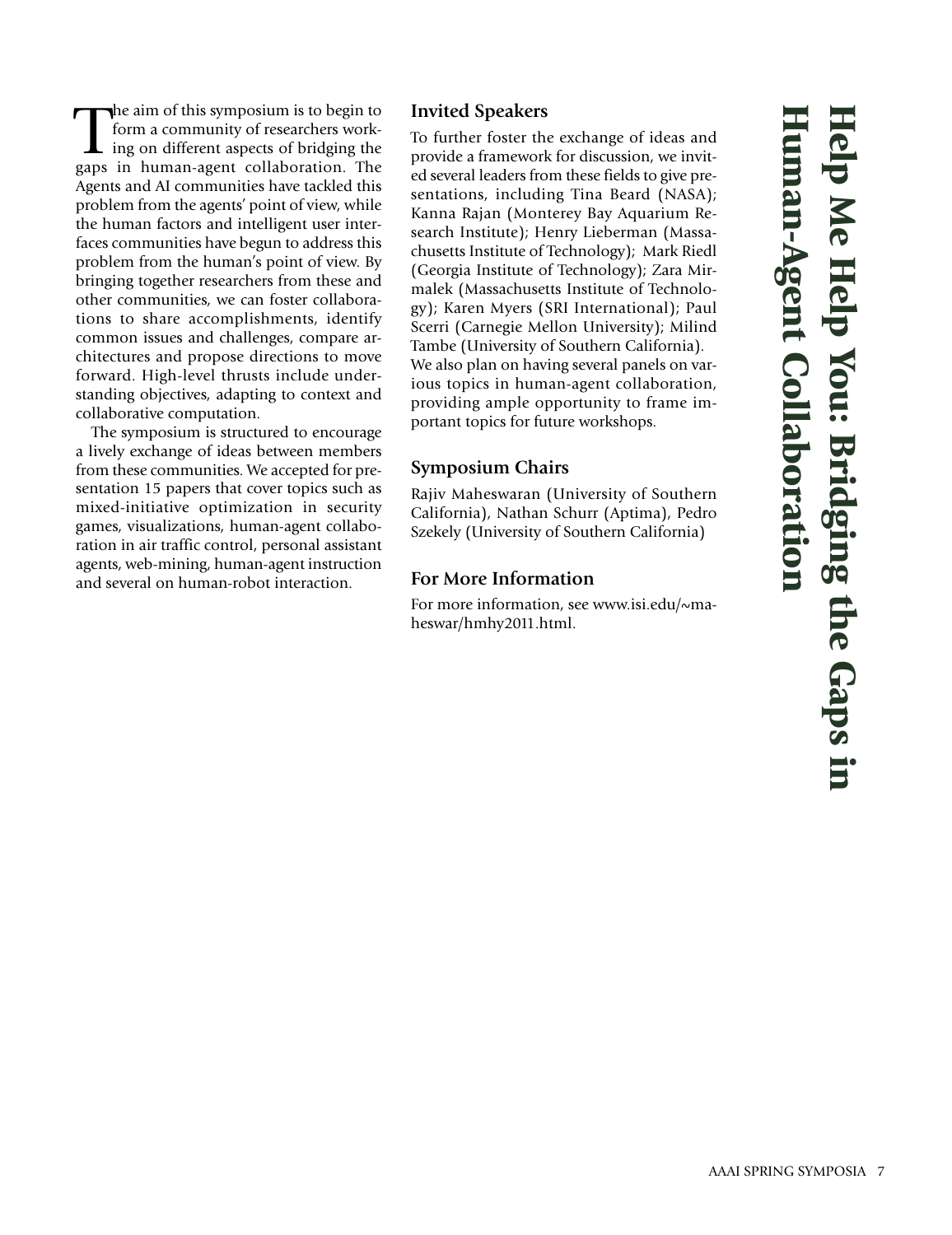Indowing computers with common<br>sense is a major goal of artificial intelli-<br>gence. One approach to this problem is<br>to characterize commonsense reasoning ussense is a major goal of artificial intelli-**I** gence. One approach to this problem is to characterize commonsense reasoning using representations based on logic or other formal theories. The challenges to creating such formalizations include accumulating knowledge about the everyday world, representing this knowledge formally, integrating different representations, and developing reasoning methods for these representations.

A decade ago, the topic of commonsense reasoning was considered visionary, but reality has aggressively caught up with it. For example, robotic systems are becoming commercially feasible; they are deployed in complex environments and interact with humans. Commonsense knowledge is essential both for robust interaction and for public acceptance. Another example: information extraction systems combine commonsense domain knowledge with corpus-based learning to interpret texts. Therefore, the symposium will introduce a new applied track, to discuss progress in these areas, how logic-based commonsense reasoning contributes to this enterprise, and how these trends should influence our future research agendas

#### **Topics**

Topics of interest at the symposium include the following:

- Formal representations and reasoning methods for commonsense domains including time, change, action, and causality; space; commonsense physics and biology; mental states, propositional attitudes, and emotions; and agent interactions and social relations.
- Preformal analysis of these domains.
- Applications of commonsense reasoning to specific tasks including cognitive robotics (action and perception), planning, natural language processing, web search and web-based services computer vision, computer-aided instruction, home automation, assistive technologies, and biomedical informatics.
- Relations among theories, such as abstraction and contextualization.
- Methods of deductive and plausible reasoning applicable to commonsense problems, including answer set programming; heuristic, approximate, nonmonotonic, and probabilistic reasoning; and belief revision
- Relevant metalogical results.
- Relation of formal theories to other approaches to implementing common sense, including large commonsense knowledge bases and corpus-based machine learning.
- Relation of work in philosophy, linguistics, cognitive psychology, game theory, and economics to automated commonsense reasoning.

#### **Format and Participants**

The symposium will include technical paper sessions with extended discussions, invited papers, panel and open discussions, and demos of applied systems, particularly robotic systems. Participants will be researchers who study the formalization of commonsense reasoning.

# **Symposium Chairs**

Ernest Davis (New York University, davise@ cs.nyu.edu), Patrick Doherty (Linkoping University, patdo@ida.liu.se), Esra Erdem (Sabanci University, esraerdem@sabanciuniv. edu)

#### **For More Information**

For more information, see commonsensereasoning.org/2011/.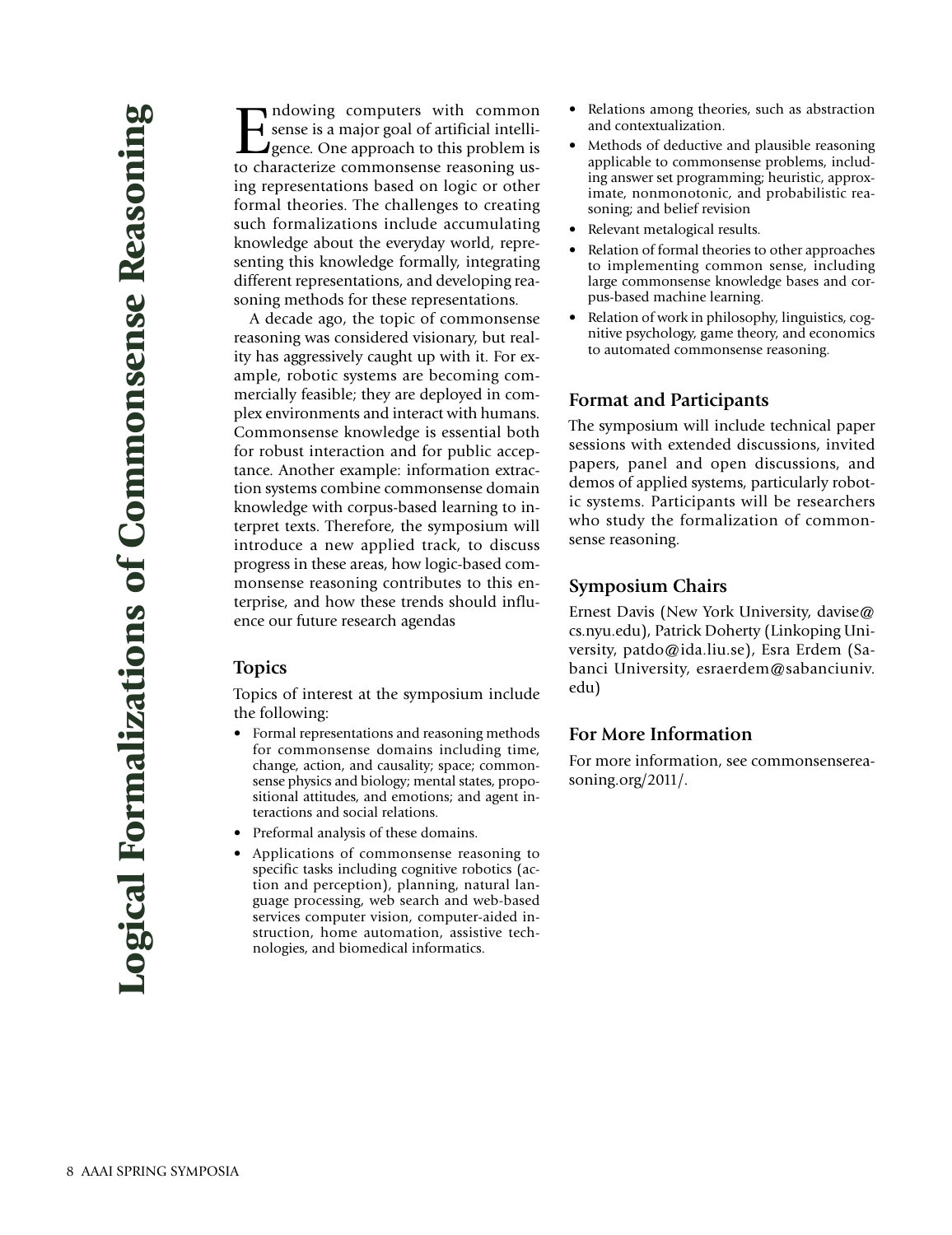ultirobot systems can represent and manipulate physical representations of information by modifying their environment or changing their positions. Information necessary for agent coordination or collective task performance can be externalized ("written") into the environment, and then used ("read") by other robots when and where necessary. Systems are able to exploit the locality of this external information, its persistence, its dynamics, or how it affects the task mechanics to complete tasks with higher efficiency or enable radically different solutions. However, there is no unified theory of the cost and complexity of communicating or storing information in this way.

This symposium brings researchers together who study multiagent and multirobot systems and are interested in unconventional methods for exploiting state information, the application of existing approaches in order to understand externalized memory, exploitation of implicit communications between agents, as well as broader efforts which reduce sensing, communication, or computational requirements. Contributions to be presented include theoretical discussion of principles for such work, and practice of these techniques.

Observations and discussion of physical information representations are found throughout the robotics literature, but it is seldom the primary goal of the work. This symposium will foster a collaborative dialog to bring multiple perspectives on physical information representation together. Ultimately, these techniques should pave the way to multirobot systems that exploit their embodiment and their environment to accomplish tasks more effectively than the current state-of-the-art. In this vein, we will also have an early afternoon joint session with the "Complex Adaptive Systems as if they were Voting Processes" symposium, exploring areas of common interest, including adaptation, error-resilience, distributed information processing, data representation and fusion.

# **Organizing Committee**

Dylan Shell (Texas A&M University, Department of Computer Science and Engineering), James Mclurkin (Rice University, Department of Computer Science)

# **For More Information**

For more information, see robots.cs.tamu. edu/aaai11ss\_physical\_data\_structures/.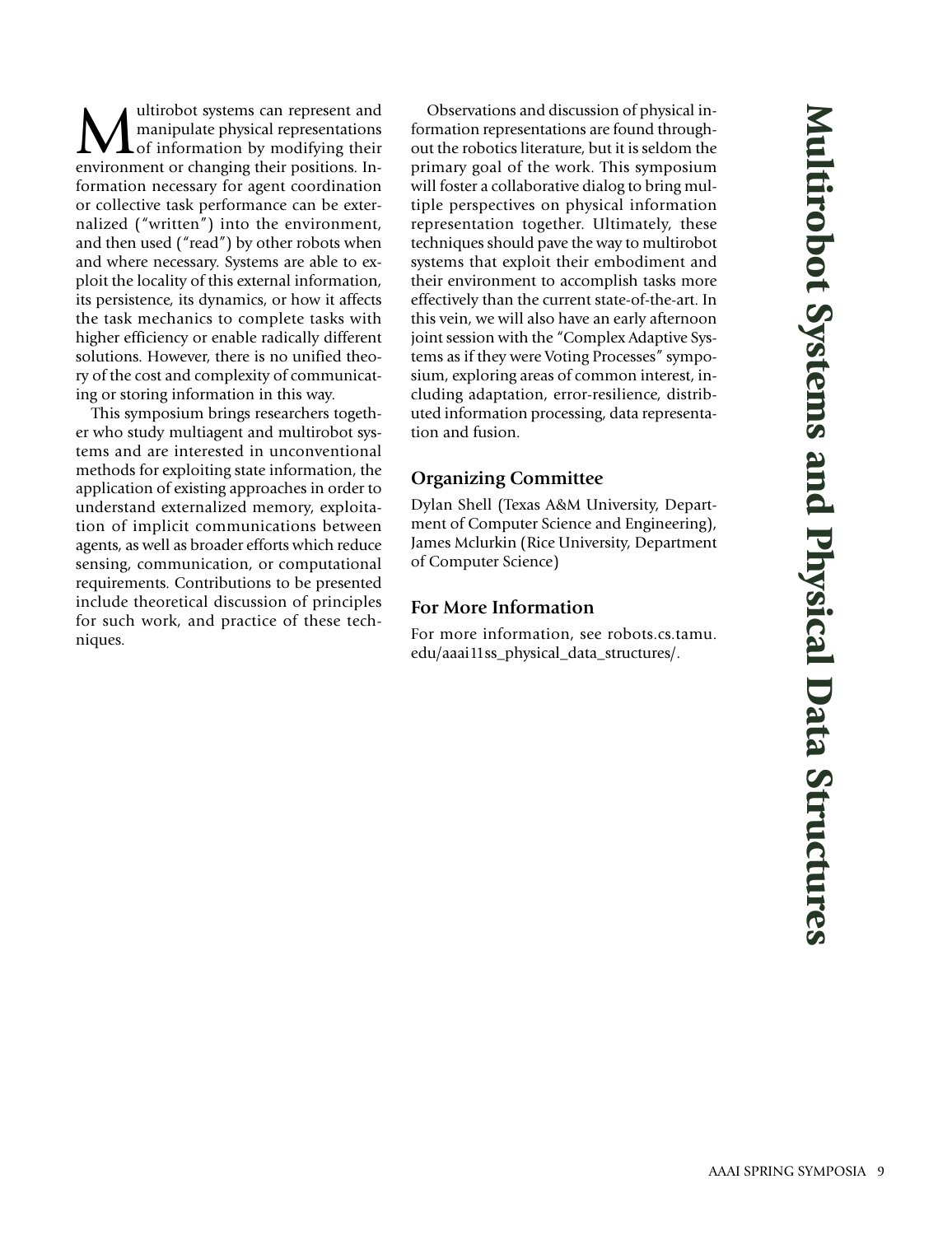The goal of this symposium is to explore voting models as explanatory tools for understanding and controlling complex adaptive systems. Voting systems are commuhe goal of this symposium is to explore voting models as explanatory tools for understanding and controlling complex nications structures for assembling and fusing information about simple or complex decision tasks to form collective outcomes. In voting systems, simple or multidimensional information at a low level is represented by data (votes), which are fused across client-server or peer-to-peer networks to form collective outcomes in an emergent and predictable pattern. These voting outcomes yield inferences about facts or preferences associated with a group's behavior. Recently, error-resilient data fusion (ERDF) patterns of voting behavior have been discovered in which the collective outcome can be inferred on the basis of incomplete and imperfect information. ERDF models relate the time-to-decision in collective decision processes to the systemic attributes of voting systems designed to represent and fuse data. These models can yield alternative theoretical explanations of data fusion techniques in swarm and quorum sensing behavior, collective decision mechanisms in robotics, human-agent collaboration, and the design of resilient and sustainable critical infrastructure.

Biologists, computer scientists, systems engineers, ecologists, and social scientists will present their perspectives on time and adaptive collective decision-making and lead discussions that identify and explicate common problems. The strengths and weaknesses of theoretical and experimental studies will be examined to identify opportunities for learning and collaboration.

Joint sessions with symposia on multirobot systems and physical data structures and human-agent interaction will broaden and enrich the exploration of a vote-theoretic approach to understanding and controlling complex, dynamic systems. Consideration of robotic collective decision-making will investigate the conversion of information derived from physical systems into voting systems models. Experimental, theoretical and taxonomical perspectives on information conversion will be discussed. Gaps in the design of human-agent collaborative systems will be reviewed to determine if and how the control of timing in human-agent interaction can be managed using error-resilient data fusion principles. This review will highlight opportunities for designing cooperative man-machine fail-safe mechanisms to minimize system failure.

### **Symposium Chair**

Arnie Urken (Department of Civil Engineering and Engineering, University of Arizona)

# **For More Information**

For more information, please send inquiries to arnieu@email.arizona.edu.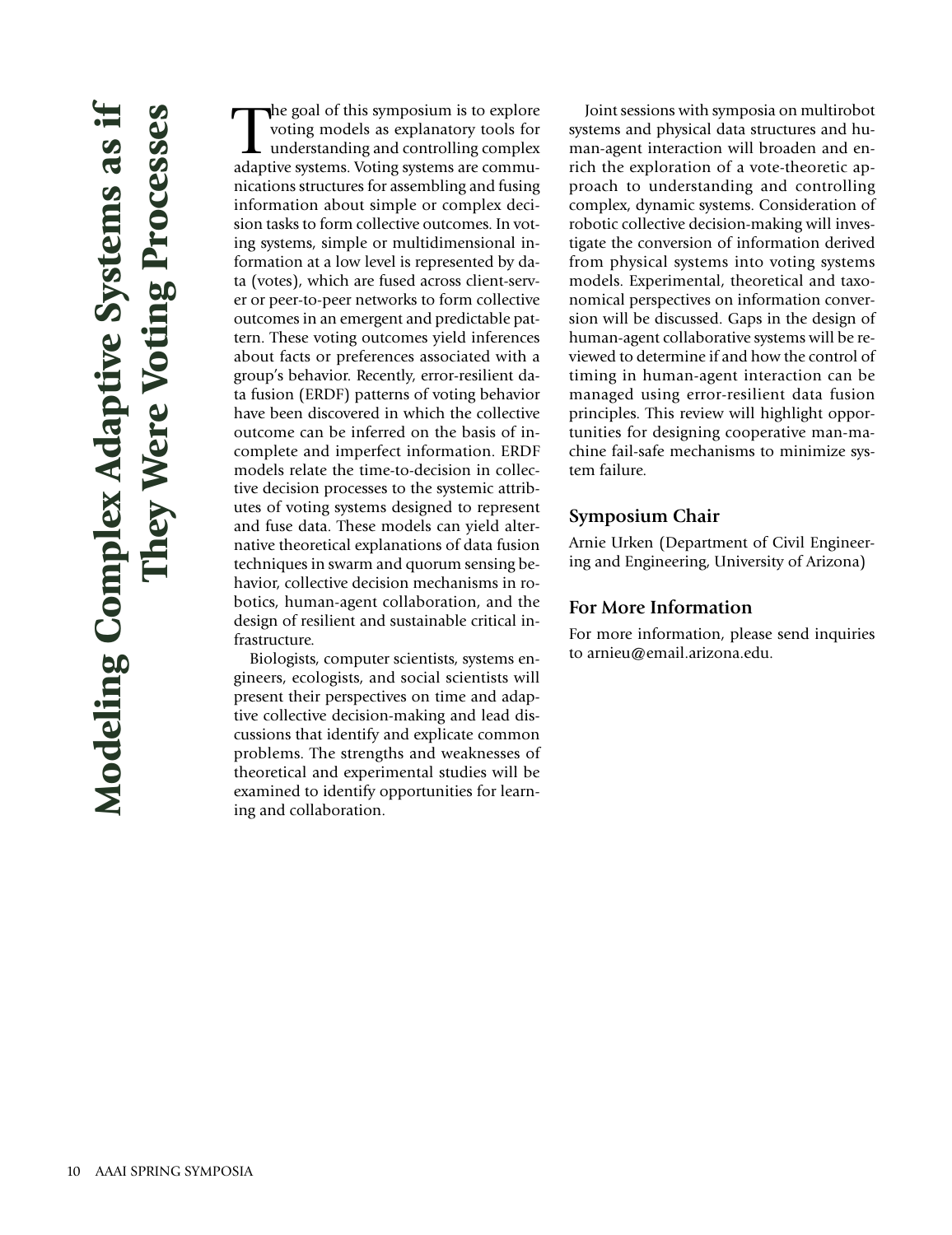**k i n**

**g**

**Re**

ALL ATTENDEES MUST PREREGISTER. Each symposium has a limited attendance, with priority given to invited attendees. All accepted authors, symposium participants, and other invited attendees must register by February 4, 2011. After that period, registration will be opened up to the general membership of AAAI and other interested parties. All registrations must be postmarked by February 25, 2011.

Your registration fee covers your attendance at the symposium, the coffee breaks, a copy of the CD proceedings, and the reception.

Checks (drawn on US bank) or international money orders should be made out to AAAI. VISA, MasterCard and American Express are also accepted. Please fill out the attached registration form and mail it with your fee to:

AAAI 2011 Spring Symposium Series 445 Burgess Drive Menlo Park, CA 94025

If you are paying by credit card, you may email the form to sss11@aaai.org or fax it to 650-321-4457. Registration forms are also available on AAAI's web page: www.aaai. org/Symposia/Spring/sss11.php.

*Please note:* All refund requests must be in writing and postmarked by March 4, 2011. No refunds will be granted after this date. A \$75.00 processing fee will be levied on all refunds granted.

When you arrive at Stanford, please pick up your complete registration packet at the Spring Symposium Series 2011 registration desk, which will be located on the lower level of the Cummings Art Building in the foyer of Annenberg Auditorium.

#### **Registration Hours**

Registration hours will be:

Monday, March 21 8:00 AM – 5:00 PM

Tuesday, March 22 8:30 AM – 5:00 PM

Wednesday, March 23  $8:30$  AM = 12:00 PM

Please call AAAI at 650-328-3123 for further information.

# **Ground Transportation and Parking**

This information is the best available at time of printing. Fares and routes change frequently. Please check by telephoning the appropriate numbers below for the most up-to-date information.

#### **South and East Bay Shuttle**

Van service from San Francisco Airport to Palo Alto or San Jose Airport to Palo Alto is \$26 for one-person, shared van, one way. For reservations call 408-559-9477 or 1-800-548- 4664. (www.southandeastbayairportshuttle. com)

#### **SuperShuttle**

Twenty-four hour van service to and from San Francisco to Palo Alto. The shared ride fare from San Francisco Airport to Palo Alto is \$26 per person one-way plus \$10 per additional passenger. Cash or major credit cards only. For reservations write to reservations@supershuttle.net or call 800-258-3826 (www.supershuttle.com).

#### **Stanford Shuttle**

The Stanford University Marguerite Shuttle Bus service provides service from several points along El Camino Real, the train station, and other surrounding locations to the Stanford Oval as well as transportation around the Stanford Campus. For route and schedule information, see transportation. stanford.edu/marguerite/MargueriteShuttle.s html

#### **Train**

CalTrain runs between San Francisco and San Jose station, with stops in Palo Alto starting at 5:00 AM with the last train leaving San Francisco at 11:59 PM (weekdays). For up-to-date fare information and timetables, please visit www.caltrain.org or call 1-800-660-4287.

#### **Parking**

Special symposium parking will be available at the Galvez Lot on the Stanford campus, March 21-23, at a cost of \$15.00 for all three days. Please indicate on the symposium registration form if you would like a parking permit. The permit will be mailed to you with your registration receipt, along with a map and directions to the assigned parking area. Please note that parking permits are valid only in the designated area.

*Note:* If you park in the SSS-11 designated parking lot, you will need to take the campus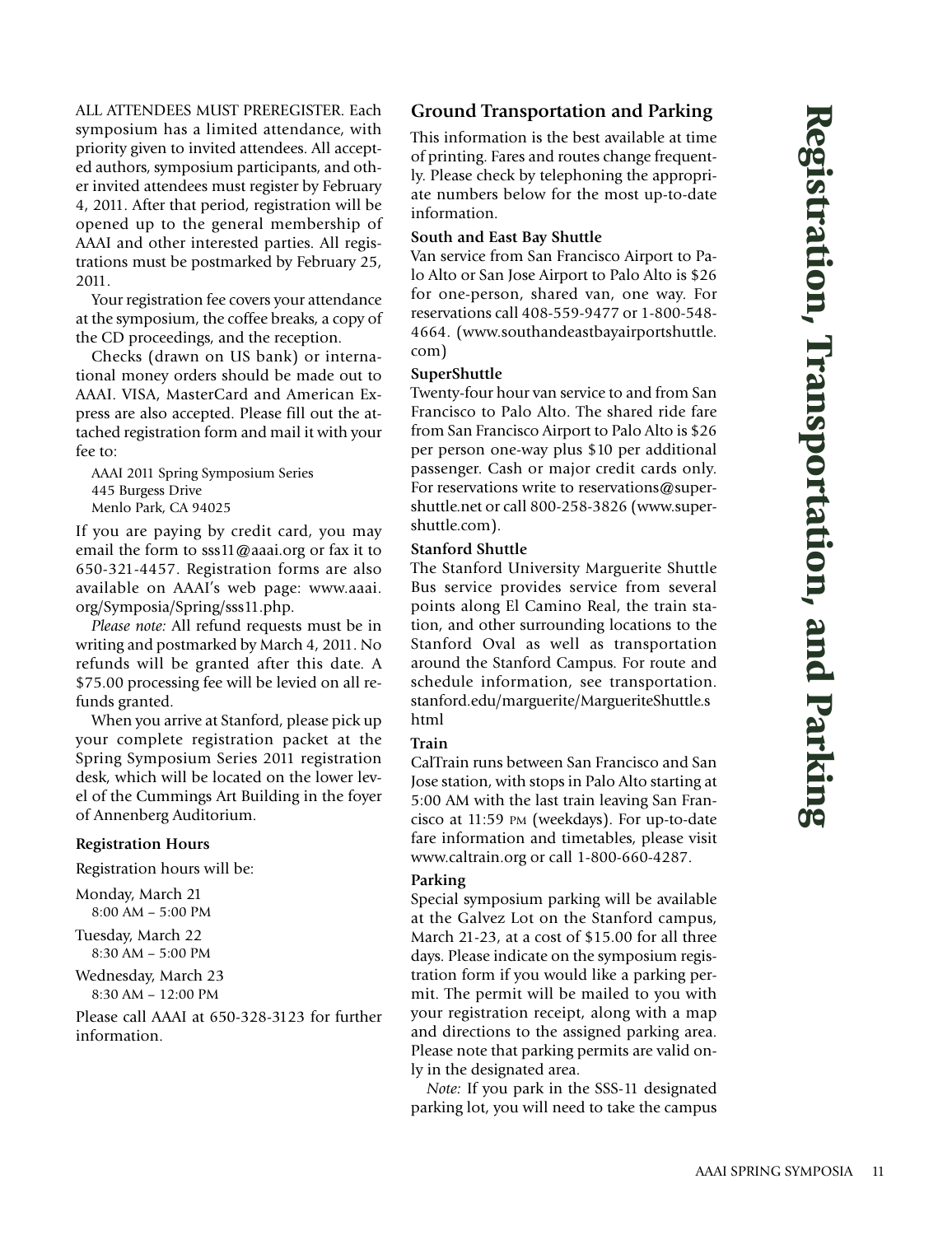shuttle (Marguerite) to the Spring Symposium registration area and sessions. Please allow an extra thirty minutes travel time in your schedule for the shuttle.

# **Accommodations**

For your convenience, AAAI has reserved a small block of rooms at the hotels listed below. Symposium attendees must contact the hotels directly. Please identify yourself as an AAAI Spring Symposium Series attendee to qualify for the reduced rates. Attendees are encouraged to reserve early because of limited hotel rooms due to other events in the Palo Alto area at the same time.

#### **The Cardinal Hotel**

235 Hamilton Avenue Palo Alto, CA 94301 *Telephone:* 650-323-5101 *Website:* www.cardinalhotel.com *Reservations URL:* book.cardinalhotel.com/ aaai11 *Rates:* \$125 (standard room with private bath) / \$70 (European style room) *Reserve before:* March 15, 2011

**Creekside Inn**

3400 El Camino Real Palo Alto, CA 94306 *Telephone:* 650-493-2411 or 1-800-492-7335 *Fax:* 650-493-6787 *Website:* www.creekside-inn.com *Rates:* \$149 (Single/Double) *Reserve before:* March 2, 2011

#### **Stanford Terrace Inn**

531 Stanford Ave Palo Alto, CA 94306 *Telephone:* 650-857-0333 or 1-800-729-0332 Email: reservations@stanfordterraceinn.com *Website:* www.stanfordterraceinn.com/ (please refer to Group number: 4301)

*Rates:* \$160 (Single)/ \$170 (Double) *Reserve before:* March 2, 2011

# **Other Hotels**

Available only on a first-come, first served basis; all prices are subject to changes without notice. Please also refer to www.stanford.edu/ dept/hds/chs/general/hotel.html for other options.

#### **Hotel California**

2431 Ash Street Palo Alto, CA 94306 *Telephone:* 650-322-7666 *Fax:* 650-321-7358 *Website:* www.hotelcalifornia.com/ Marguerite shuttle stops in front *Rates:* \$89 – \$115 exclusive of 12% tax

#### **Comfort Inn**

3945 El Camino Real Palo Alto, CA 94306 *Telephone:* 650-493-3141 or 800-556-1278 *Fax:* 650-493-6313 *Website:* www.paloaltoci.com/ *Rates:* \$99 – \$114 exclusive of 12% tax

# **Disclaimer**

In offering the Cardinal Hotel, the Creekside Inn, and the Stanford Terrace Inn (hereinafter referred to as "Suppliers") and all other service providers for the AAAI Spring Symposium Series, the Association for the Advancement of Artificial Intelligence acts only in the capacity of agent for the Suppliers, which are the providers of hotel rooms and transportation. Because the Association for the Advancement of Artificial Intelligence has no control over the personnel, equipment or operations of providers of accommodations or other services included as part of the Symposium program, AAAI assumes no responsibility for and will not be liable for any personal delay, inconveniences or other damage suffered by symposium participants which may arise by reason of (1) any wrongful or negligent acts or omissions on the part of any Supplier or its employees, (2) any defect in or failure of any vehicle, equipment or instrumentality owned, operated or otherwise used by any Supplier, or (3) any wrongful or negligent acts or omissions on the part of any other party not under the control, direct or otherwise, of AAAI.